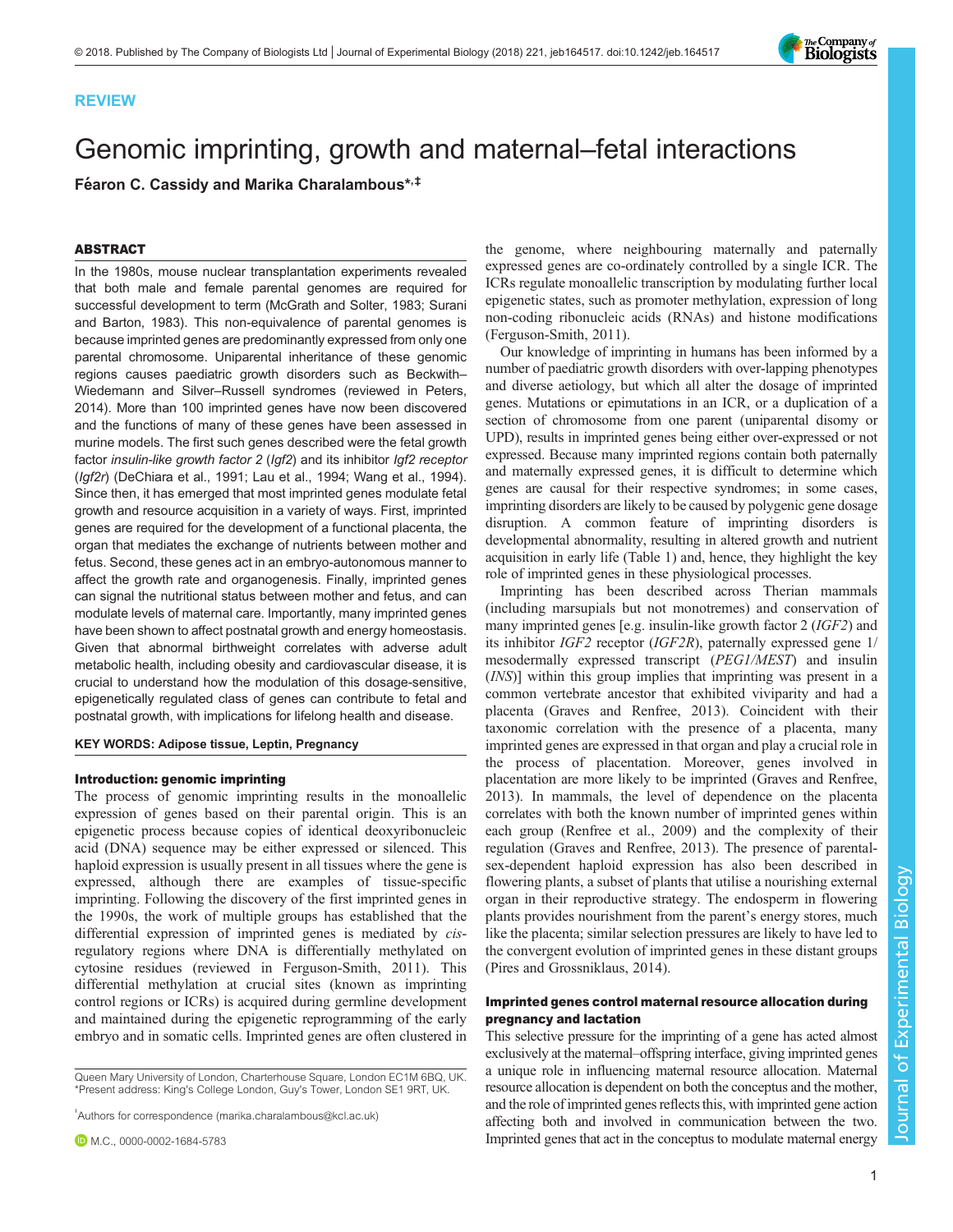| Disorder                                                  | Phenotype                                                                                                                                                      | Reference                  |
|-----------------------------------------------------------|----------------------------------------------------------------------------------------------------------------------------------------------------------------|----------------------------|
| Silver-Russell syndrome (SRS, OMIM<br>180860)             | Small for gestational age at birth, distinctive features, including a triangular-shaped face and<br>macrocephaly, body asymmetry                               | Netchine et al<br>2012     |
| Beckwith-Wiedemann syndrome<br>(BWS, OMIM 130650)         | Large for gestational age with neonatal hypoglycaemia, overgrowth; macroglossia, often have<br>asymmetrical growth and embryonic tumours                       | Netchine et al<br>2012     |
| Angelman syndrome (AS, OMIM<br>105830)                    | Microcephaly, a number of neurological disorders, including intellectual and speech<br>deficiencies, behavioural and sleep abnormalities and epilepsy          | Buiting et al., 2016       |
| Prader-Willi syndrome (PWS, OMIM<br>176270)               | Hypotonia and feeding difficulties at birth followed by hyperphagia and obesity in childhood<br>and adulthood                                                  | Holm et al., 1993          |
| Temple syndrome (TS, OMIM 616222)                         | Small for gestational age at birth, with postnatal failure to thrive and hypotonia, followed by<br>reduced growth, early puberty and childhood truncal obesity | loannides et al<br>2014    |
| Transient neonatal diabetes type 1<br>(TNDM, OMIM 601410) | Small for gestational age at birth, failure to thrive in the first few postnatal weeks,<br>hyperglycaemia and dehydration                                      | Mackay and<br>Temple, 2010 |

## <span id="page-1-0"></span>Table 1. Summary of human imprinting disorders

supply can be further subdivided into those acting in the placenta and those acting in the fetus.

# Fetal resource acquisition via the placenta

The rate at which nutrients can be supplied to the developing fetus is dependent upon the placenta. The primary substrate for fetal growth is glucose. Maternal–fetal glucose transfer is mediated by multiple factors, including the maternal–fetal blood glucose concentration gradient, the rate of blood flow and the placental glucose transporter density [\(Hay, 1991\)](#page-7-0). Placental amino acid transport to the fetus from the maternal circulation operates against a concentration gradient and is an energy-dependent process requiring specialised transporter proteins ([Hay, 1991](#page-7-0)).

Imprinting has been most extensively studied in humans and mice. These organisms share similar placental physiology: both use a hemochorial placenta where the maternal blood travels through sinusoidal spaces lined by trophoblast cells, rather than an endothelium, allowing for more efficient nutrient transfer (reviewed in [Rai and Cross, 2014\)](#page-7-0). The distinct populations of cells in the placenta, the trophoblast and the extraembryonic mesoderm, differentiate early in embryogenesis with the trophoblast cells invading the maternal uterine decidua following fertilisation. In mice, at mid-gestation the definitive placenta is formed by intercalation of the extraembryonic mesoderm (which will form the embryonic vasculature) with trophoblast cells that channel maternal blood flow through the placenta. The portion of the placenta where maternal and fetal circulation is closely opposed is known as the labyrinth in mice. The trophoblast further differentiates into multiple cell types that have both endocrine and energy-storage properties [\(Rai and Cross, 2014\)](#page-7-0).

The action of imprinted genes on placental development and nutrient transport capacity is well established and has been reviewed extensively [\(Fowden et al., 2011; Monk, 2015\)](#page-7-0). Most imprinted genes are monoallelically expressed in the placenta, and have been shown to control early developmental processes that establish the organ [e.g. Peg10 [\(Ono et al., 2006](#page-7-0))]. In addition, imprinted gene products can modulate labyrinth size and the surface area for exchange [Igf2 [\(Sibley et al., 2004\)](#page-8-0) and Growth factor bound protein 10 (Grb10; [Charalambous et al., 2010](#page-6-0))] as well as vascular branching density [Aquaporin [\(Guo et al., 2016\)](#page-7-0)]. Placental imprinted genes can also directly influence maternal physiology by controlling the differentiation of the trophoblast-derived endocrine cells (reviewed in [John, 2017](#page-7-0)).

# Imprinted genes involved in fetal resource acquisition

Nutrient uptake from maternal tissues and fetal growth rates are interconnected processes ([Hay, 1991](#page-7-0)). Imprinted genes can act directly on fetal growth-promoting pathways and, thus, increase the demand for maternal resources. The IGF pathway is a major fetal growth-promoting pathway and includes two key components encoded by imprinted genes (Igf2 and Igf2r; [DeChiara et al., 1991](#page-7-0); [Lau et al., 1994](#page-7-0); [Wang et al., 1994](#page-8-0)). Fetal growth is also restrained by imprinted genes, including the Cyclin-dependent kinase inhibitor 1C [Cdkn1c [\(Tunster et al., 2011\)](#page-8-0)] and Grb10 [\(Charalambous et al., 2003](#page-6-0)). Grb10 encodes an adapter protein that acts downstream of tyrosine-kinase receptors to inhibit signalling, and is a crucial auto-regulatory component of the nutrient-sensing mechanistic target of rapamycin (mTOR) pathway [\(Hsu et al., 2011](#page-7-0); [Yu et al., 2011\)](#page-8-0).  $Grb10$  may act in the same signalling pathway as the fetal growth promoter Delta-like homologue 1 (Dlk1; [Madon-Simon et al., 2014](#page-7-0)). Dlk1 is a paternally expressed gene encoding a single-pass transmembrane protein that can be cleaved to produce a soluble form that circulates in the blood [\(Smas et al., 1997\)](#page-8-0). Dlk1 expression levels in the embryo are positively correlated to embryonic mass in the second half of gestation ([Cleaton et al., 2016](#page-6-0)). *Dlk1* deletion causes growth retardation [\(Cleaton et al., 2016;](#page-6-0) [Moon et al., 2002](#page-7-0)) and overexpression causes overgrowth independently of the placenta [\(da Rocha et al., 2009](#page-7-0)). The signalling pathway by which DLK1 acts has yet to be elucidated. However, DLK1 from the fetus is secreted into the maternal circulation and acts to modify the pregnancyspecific response to nutrient restriction [\(Cleaton et al., 2016\)](#page-6-0).

In summary, imprinted genes in the conceptus produce products that alter maternal resource allocation by: (i) altering the transport capacity of the placenta; (ii) increasing fetal demand for resources by their action on the intrinsic growth rate; and (iii) signalling to the mother by the production of fetal/placental hormones that modify maternal metabolism.

# Energy homeostasis and resource allocation during pregnancy

The energetic cost of pregnancy is distributed amongst three compartments, i.e. the energy invested in the products of conception, the energy deposited as adipose tissue in the mother and the energy required to maintain these new tissues ([Thomson and](#page-8-0) [Hytten, 1961\)](#page-8-0). Well-nourished humans and rodents accumulate adipose tissue reserves during pregnancy in the first half of gestation [\(Herrera and Ortega-Senovilla, 2014; King, 2000\)](#page-7-0). The total cost of pregnancy is correlated with pre-pregnancy fatness – individuals with a higher body mass index (BMI) gain more weight during pregnancy, both the adipose tissue reserve and conceptus mass [\(Prentice and Goldberg, 2000](#page-7-0)). This suggests that adipose reserves in the mother can produce a signal to the body that directs the level of nutritional allocation after conception ([Prentice and Goldberg,](#page-7-0) [2000\)](#page-7-0). Leptin and other adipokines are ideal candidates for such signalling molecules.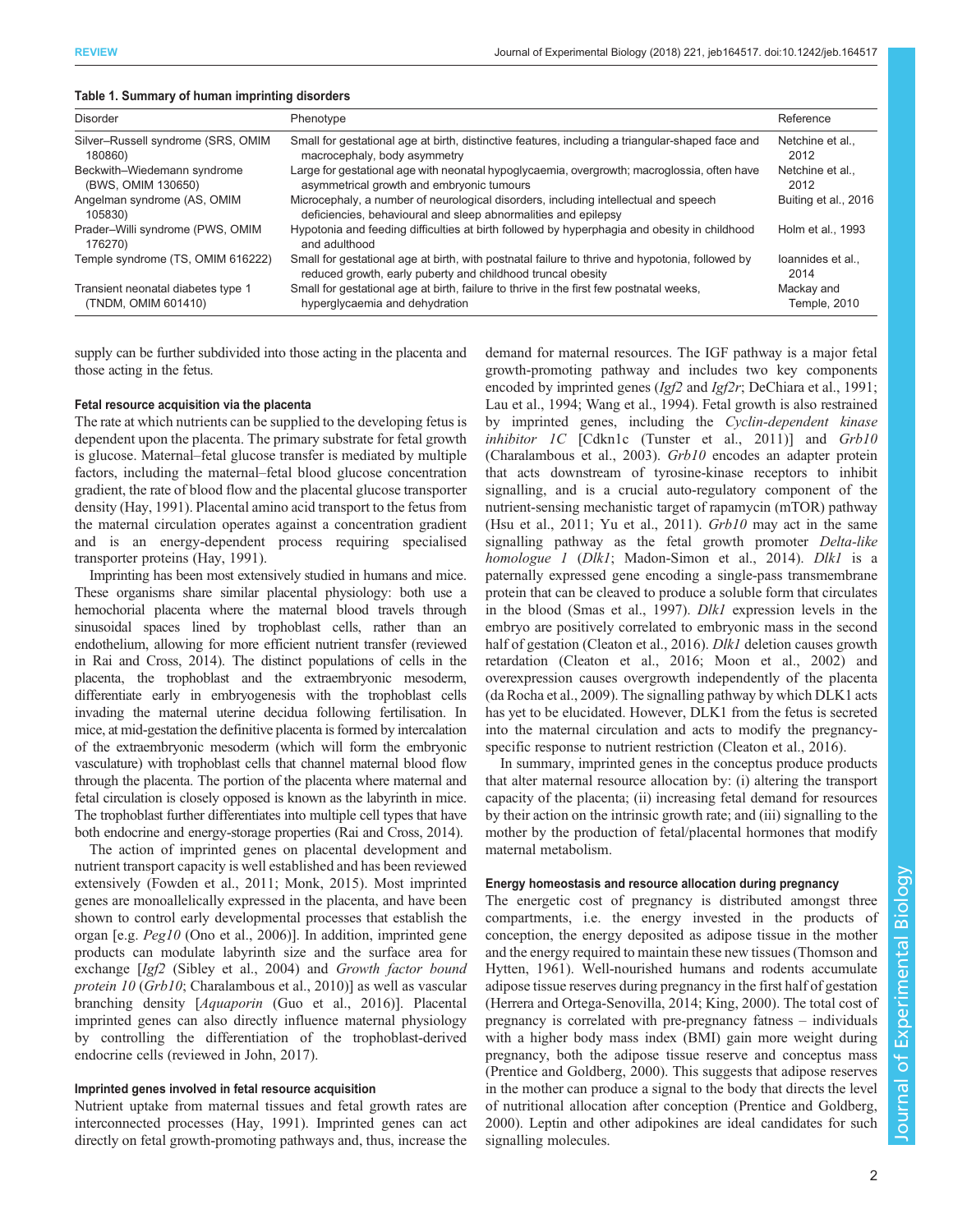Leptin, a cytokine secreted exclusively by adipose tissue in proportion to adipose mass, is a major determinant involved in signalling the status of the energy reserve to central pathways controlling appetite, energy expenditure and reproductive behaviour [\(van Swieten et al., 2014\)](#page-8-0). The action of leptin on the hypothalamic control of energy homeostasis is complex, and a detailed description is beyond the scope of this Review. Briefly, leptin signals to its receptors expressed on the surface of first-order neurons in the arcuate nucleus of the hypothalamus (ARH). Two populations of neurons in the ARH have been well defined – the orexigenic neuropeptide Y (NPY)/Agouti-related peptide (AGRP) neurons, which are inhibited by leptin, and the anorexigenic proopiomelanocortin (POMC) neurons, which are activated by leptin (reviewed in [van Swieten et al., 2014\)](#page-8-0). These neurons project to secondary hypothalamic sites, such as the paraventricular nucleus (PVN), which controls feeding behaviour, and the dorsomedial hypothalamus (DMH), which regulates the level of sympathetic neuronal activity. A crucial intermediate signalling molecule is the neuropeptide  $α$ -melanocyte-stimulating hormone ( $αMSH$ ), which is secreted by POMC neurons and acts on melanocortin receptors to mediate downstream actions of leptin [\(van Swieten et al., 2014\)](#page-8-0). AGRP antagonises αMSH. Simply, a high leptin level from adequate adipose stores suppresses appetite by deactivating orexigenic neuronal pathways, and increases energy expenditure by increasing activity and sympathetic neuronal activity. Increased sympathetic neuronal activity in turn increases body temperature by activating the expression of thermogenic genes in brown and beige adipose tissue ([van Swieten et al., 2014\)](#page-8-0). Low stores of adipose result in an opposite series of responses. Taken together, these mechanisms maintain a homeostatic 'set point' that maintains body weight within a narrow range.

Genetic and environmental modulations of leptin signalling pathway components can cause alterations to the value of these set points, or cause a failure to achieve homeostasis. For example, the pups of mice exposed to a high-fat maternal diet during the perinatal period fail to establish neuronal connectivity between the ARH and PVN, resulting in altered body composition and a predisposition to metabolic disease as adults ([Vogt et al., 2014](#page-8-0)). Leptin-deficient (ob/ob) mice and people with mutations in components of the central melanocortin pathway are hyperphagic and obese – maintaining a higher body weight set point owing to leptin deficiency or resistance (reviewed by [Farooqi and O](#page-7-0)'Rahilly, 2014).

Elegant studies utilising timed leptin-replacement therapy in ob/ob mice have demonstrated that this adipokine has a broad role in reproduction ([Malik et al., 2001](#page-7-0)). Leptin signalling is required for fertility [by controlling gonadotrophin release ([Padilla et al., 2017](#page-7-0))], conception and implantation. Moreover, leptin is required during the perinatal period for lactation and for appropriate maternal behaviours following parturition [\(Malik et al., 2001\)](#page-7-0).

Pregnancy is associated with leptin resistance. Circulating levels of leptin rise in the maternal blood in the second half of pregnancy; however, the expression of orexigenic peptides NPY and AGRP in the ARH remain stable. Moreover, injecting pregnant rats with leptin does not suppress food intake or activate downstream αMSH pathways ([Ladyman et al., 2010\)](#page-7-0). The leptin resistance of late pregnancy is thought to be mediated by placental secretion of hormones, specifically the prolactin and placental lactogen family of molecules. Intracerebroventricular injection of prolactin into female rats mimics the leptin resistance of pregnancy, and prolactin receptor expression is widespread in the hypothalamic areas associated with energy homeostasis ([Ladyman et al., 2010\)](#page-7-0). Consistently, global deletion of the prolactin receptor in mice

causes changes to glucose homeostasis during pregnancy; however, the contribution of leptin signalling to this phenotype has yet to be explicitly tested [\(Rawn et al., 2015\)](#page-7-0). Therefore, interactions between placental hormone secretion and central leptin sensitivity are crucial for an appropriate maternal response to pregnancy.

A second adipokine, adiponectin, has important functions during pregnancy. Adiponectin is secreted from adipocytes according to their size and acts on multiple tissues, predominantly to increase insulin sensitivity ([Stern et al., 2016\)](#page-8-0). Adiponectin levels drop in both rodent and human pregnancy and remain low during lactation [\(Combs et al., 2003](#page-6-0); [Howell and Powell, 2017](#page-7-0)). Low adiponectin levels during the second half of gestation are thought to increase maternal insulin resistance, thus reducing maternal glucose uptake and increasing the maternal–fetal glucose concentration gradient in favour of fetal uptake. Consistent with this, obese pregnant women and rodents who are insulin resistant give birth to large babies and have further reduced adiponectin levels [\(Howell and Powell, 2017\)](#page-7-0). Furthermore, supplementing obese mice with adiponectin during pregnancy can reverse both maternal insulin resistance and fetal overgrowth [\(Aye et al., 2015](#page-6-0)).

Experiments utilising deletion and overexpression models in mice have demonstrated that imprinted genes have important roles in energy homeostasis – resulting in altered steady-state levels of adiposity, adipokine production and sensitivity. However, many of these phenotypic alterations have not yet been tested directly for their contributions to the outcome of pregnancy, and adipokine levels during pregnancy have been measured for only very few imprinted gene manipulations (available data for murine models published to date are summarised in [Table 2](#page-3-0)).

The actions of imprinted genes in energy homeostasis can be partitioned into those that modulate the central pathways, and those that act in peripheral tissues to alter adipose mass and type [\(Fig. 1\)](#page-4-0).

# Imprinted genes mediating the central control of energy homeostasis Gnas locus

The Gnas locus encodes maternally and paternally expressed products (Gsα and XLαs), as well as several regulatory RNAs (reviewed in [Peters, 2014\)](#page-7-0). Although Gsα is widely and predominantly biallelically expressed, it is imprinted in only a small number of tissues, including the kidney and neuroendocrine tissues, where it is maternally expressed. Gsα encodes the stimulatory G-protein alpha subunit that couples receptor-mediated signalling to intracellular cyclic adenosine monophosphate – causing the activation of protein kinase A (PKA). A second isoform from the Gnas locus encodes XLαs, containing a distinct amino-terminal of the protein from Gsα. This isoform is exclusively expressed from the paternally inherited chromosome, predominantly in the brain and endocrine tissues (reviewed by [Peters, 2014\)](#page-7-0).

Maternally inherited Gsα mutations cause pseudohypoparathyroidism type A, a syndrome of multiple hormone resistance, reduced sympathetic tone, early severe obesity and insulin resistance (reviewed in [Weinstein, 2014](#page-8-0)). This is phenocopied in mice that inherit a deletion in the first exon of Gnas from their mother. Central melanocortin signalling limits food intake and stimulates sympathetic tone and energy expenditure, and the melanocortin receptor 4 (MC4R) is known to couple to Gsα [\(Weinstein, 2014\)](#page-8-0). Maternally expressed Gsα is required for melanocortin signalling in the DMH. Deletion of Gsα in this tissue causes obesity and insulin resistance by reducing energy expenditure, both by reducing physical activity and the expression of uncoupling protein 1 (UCP1) in brown adipose tissue (BAT). Food intake is not affected. The mice were resistant to the effect of melanocortin agonists, and these phenotypes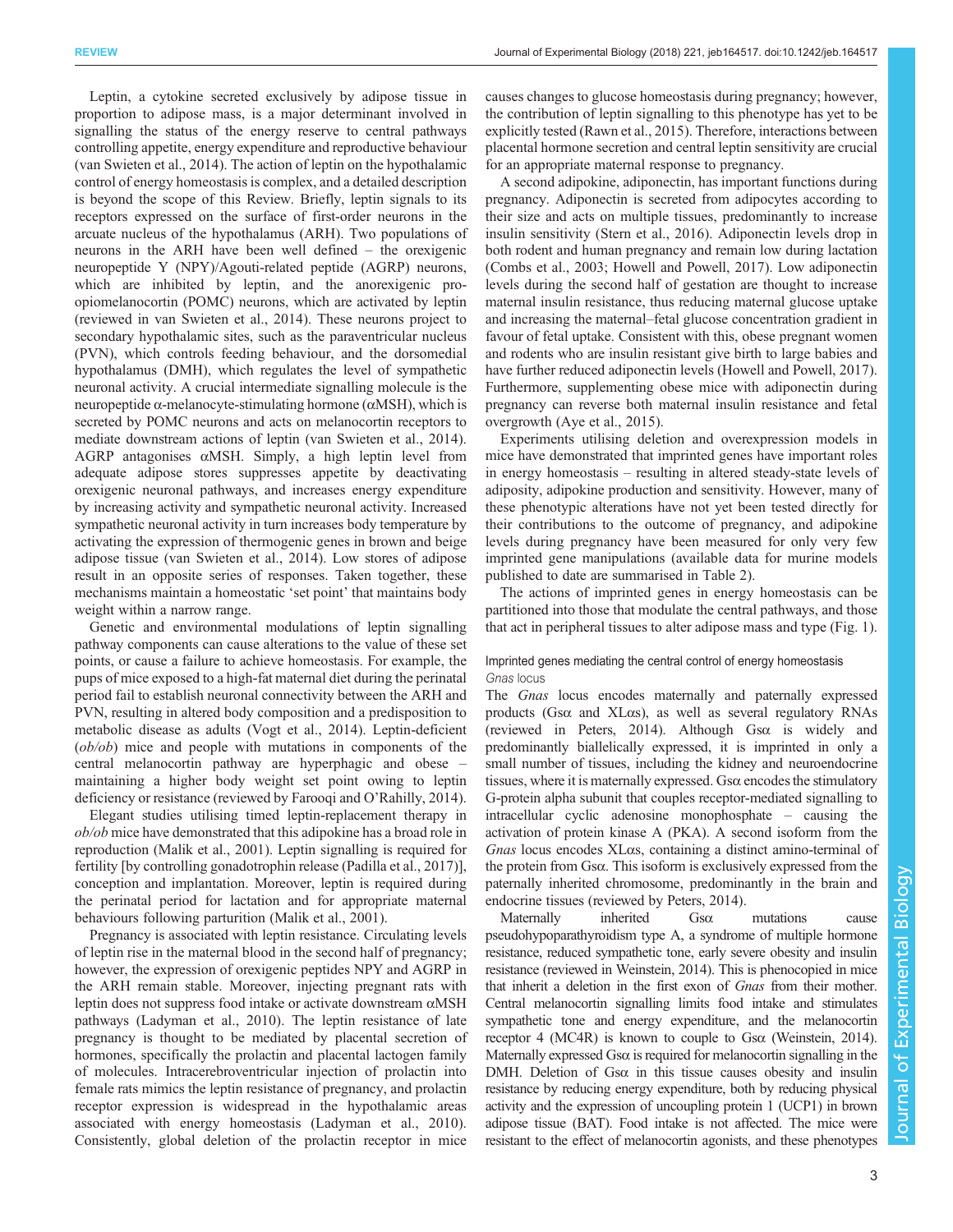<span id="page-3-0"></span>

| Table 2. Murine models of imprinted gene regulation with details of energy homeostasis and maternal reproductive phenotypes and adipokine |  |
|-------------------------------------------------------------------------------------------------------------------------------------------|--|
| levels                                                                                                                                    |  |

| Gene          | Model                                                                               | Energy homeostasis phenotype                                                                                                                                                                                                 | Phenotype of mutant<br>mothers                                          | Adipokine levels                                          | Expressed<br>allele | References                                                              |
|---------------|-------------------------------------------------------------------------------------|------------------------------------------------------------------------------------------------------------------------------------------------------------------------------------------------------------------------------|-------------------------------------------------------------------------|-----------------------------------------------------------|---------------------|-------------------------------------------------------------------------|
| Gnas          | of Gnas exon 1-<br>specific to $\mathsf{Gsa}\xspace$                                | Global maternal deletion Increased adipose deposition, reduced<br>glucose tolerance and insulin<br>sensitivity. Metabolic rate reduced<br>owing to reduced SNS activity                                                      | <b>NR</b>                                                               | Leptin high<br>Adiponectin<br>unchanged                   | Maternal            | Chen, 2005                                                              |
|               | DMH deletion of Gnas<br>exon 1                                                      | Increased adipose deposition, reduced NR<br>glucose tolerance and insulin<br>sensitivity. Reduced energy<br>expenditure owing to reduced activity.<br>Food intake unchanged                                                  |                                                                         | Leptin high                                               |                     | Chen et al., 2017                                                       |
| GnasXL        | exon $1$ – specific to<br>$X$ L $\alpha$ s                                          | Global deletion of Gnasxl Reduced adiposity, increased metabolic NR<br>rate, increased glucose tolerance and<br>insulin sensitivity. Increased SNS<br>activity                                                               |                                                                         | Leptin low<br>Adiponectin low                             | Paternal            | Xie et al., 2006                                                        |
| Peg1/<br>Mest | Deletion<br>Transgenic over<br>expression in<br>mesenchymal cells<br>(aP2 promoter) | Reduced adipose stores<br>Increased adipocyte size                                                                                                                                                                           | Poor maternal care<br>NR.                                               | NR.<br>Leptin<br>messenger RNA<br>expression<br>increased | Paternal            | Nikonova et al., 2008<br>Takahashi et al., 2005                         |
| Peg3          | Deletion                                                                            | Increased body fat, reduced lean<br>mass. Reduced food intake and<br>body temperature. Central leptin<br>resistance                                                                                                          | Poor maternal care<br>Reduced<br>maternal<br>investment in<br>pregnancy | Leptin high                                               | Paternal            | Curley et al., 2005                                                     |
| Asb4          | Overexpression in<br>hypothalamic POMC<br>neurons                                   | Reduced body fat, increased food<br>intake, increased energy<br>expenditure by thermogenesis and<br>activity                                                                                                                 | NR                                                                      | Leptin low                                                | Maternal            | Li et al. 2010                                                          |
|               | Snord116 Global deletion                                                            | In mature animals, reduced body fat,<br>increased food intake, increased<br>energy expenditure by activity                                                                                                                   | <b>NR</b>                                                               | <b>NR</b>                                                 | Paternal            | Ding et al., 2008                                                       |
|               | Conditional deletion in<br><b>NPY</b> neurons                                       | In mature animals, reduced body fat,<br>increased food intake, increased<br>energy expenditure by activity                                                                                                                   | NR                                                                      | <b>NR</b>                                                 | Paternal            | Qi et al., 2016                                                         |
| Magel 2       | Global deletion                                                                     | Maturity-onset insensitivity to leptin<br>causes increased adipose mass and<br>reduced energy expenditure                                                                                                                    | <b>NR</b>                                                               | Leptin high                                               | Paternal            | Bischof et al., 2007;<br>Mercer et al., 2013;<br>Pravdivyi et al., 2015 |
| Necdin        | Global deletion                                                                     | Increased adipose mass on HFD<br>Food intake unchanged                                                                                                                                                                       | <b>NR</b>                                                               | <b>NR</b>                                                 | Paternal            | Fujiwara, 2012                                                          |
| Cdkn1c        | Tissue-appropriate<br>overexpression (BAC<br>transgenic)                            | Reduced white adipose mass,<br>increased BAT activity<br>Food intake reduced                                                                                                                                                 | <b>NR</b>                                                               | NR.                                                       | Maternal            | Van De Pette, 2016                                                      |
| Grb10         | Global deletion of<br>somatic expression<br>(maternal transmission<br>of deletion)  | Reduced white adipose mass,<br>increased lean mass, improved<br>glucose tolerance and insulin<br>sensitivity<br>Food intake unchanged                                                                                        | Reduced resource<br>allocation to litter                                | Leptin low                                                | Maternal            | Smith et al., 2007;<br>Cowley et al., 2014                              |
|               | Deletion in adipocytes<br>(adiponectin promoter-<br>Cre)                            | Increased WAT mass, impaired glucose NR<br>and insulin sensitivity. Thermogenic<br>gene expression is reduced in BAT,<br>and animals do not 'brown' their WAT<br>on cold challenge and have impaired<br>ability to defend BT |                                                                         | <b>NR</b>                                                 |                     | Liu et al., 2014                                                        |
| Dlk1          | Global deletion                                                                     | Increased WAT mass, impaired glucose<br>and insulin sensitivity<br>Food intake unchanged                                                                                                                                     | Increased maternal<br>allocation to litter                              | Leptin high                                               | Paternal            | Moon et al., 2002;<br>Cleaton et al., 2016                              |
|               | Tissue-appropriate<br>overexpression (BAC<br>transgenic)                            | Reduced WAT mass, improved<br>glucose tolerance and insulin<br>sensitivity<br>Food intake unchanged                                                                                                                          | <b>NR</b>                                                               | Leptin low<br>Adiponectin<br>unchanged                    |                     | Charalambous, 2012                                                      |

Abbreviations: BAC, bacterial artificial chromosome; BAT, brown adipose tissue; BT, body temperature; DMH, dorsomedial hypothalamus; HFD, high-fat diet; mRNA, messenger ribonucleic acid; NPY, neuropeptide Y; NR, not reported; POMC, pro-opiomelanocortin; SNS, sympathetic nervous system; WAT, white adipose tissue.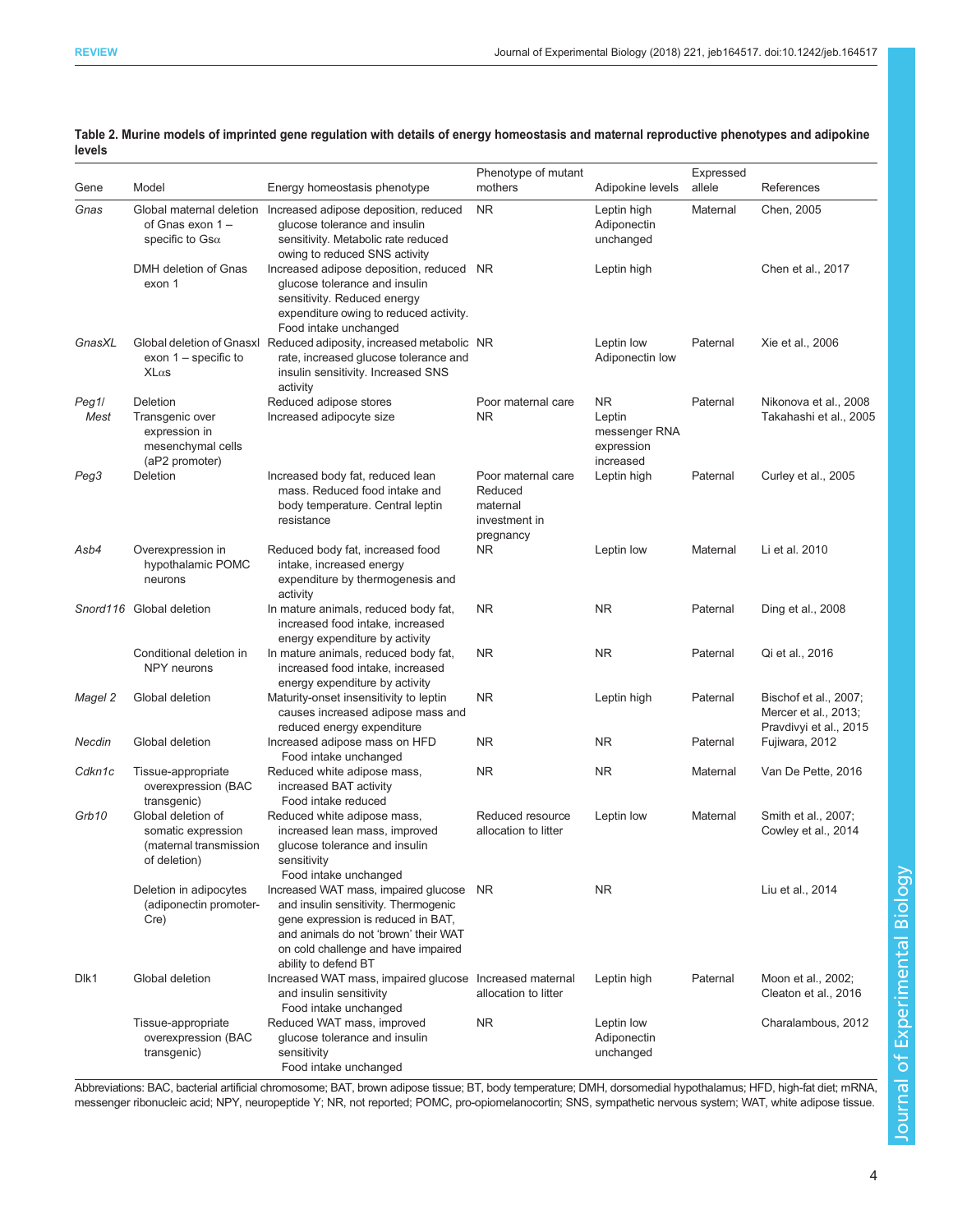<span id="page-4-0"></span>

Fig. 1. Summary of the action of imprinted gene products on energy homeostasis pathways. Imprinted genes act on the secretion of adipokines by altering the balance of thermogenic brown adipose tissue (BAT) to white adipose tissue (WAT). Imprinted genes may act on additional pathways to modify body composition – for brevity these mechanisms are omitted from this Review. In the hypothalamus, imprinted gene products are expressed in the first order orexigenic (neuropeptide Y/Agouti-related peptide, NPY/AGRP) and anorexigenic (pro-opiomelanocortin, POMC) arcuate nucleus (arcuate nucleus of the hypothalamus, ARH) neurons and modulate their sensitivity to leptin. These neurons interact with other hypothalamic structures such as the dorsomedial hypothalamus (DMH) and paraventricular nucleus (PVN) to mediate the physiological responses to leptin, such as suppression of appetite and increased energy expenditure. Gene products that promote leptin production or the activity of leptin signalling are shown in orange, those that suppress leptin production or its actions are shown in green. References are listed in [Table 2.](#page-3-0) Abbreviations: ASB4, Ankyrin repeat, SOCS box-containing 4; CDKN1C, cyclin-dependent kinase inhibitor 1C; DLK1, Delta-like homologue 1; GRB10, growth factor bound protein 10; PEG1/MEST, paternally expressed gene 1/mesodermally expressed transcript.

were recapitulated when the MC4R was ablated in the DMH, suggesting that they are a direct result of aberrant signalling through this pathway. Surprisingly, cold tolerance was not affected in either the Gsα or MC4R mutant mice, and both were able to mount a transcriptional response to cold challenge in both BAT and by promoting browning of white adipose tissue (WAT) [\(Chen et al., 2017\)](#page-6-0).

Loss of XLαs causes a metabolic phenotype that is opposite to that caused by maternal Gsα mutations – a reduced adiposity and an increased metabolic rate owing to increased sympathetic nervous system activity ([Xie et al., 2006\)](#page-8-0).

## Peg3

Paternally expressed gene 3 (Peg3), which encodes a zinc-finger protein is expressed in the placenta and ovaries as well as in some neuroendocrine tissues [\(Hiby et al., 2001](#page-7-0); [Kuroiwa et al., 1996](#page-7-0); [Relaix et al., 1996](#page-7-0)). Mice that inherit a Peg3 deletion from their

father are growth retarded at birth and remain small throughout life. After weaning, males show delayed adipose accumulation and females enter puberty late. In adulthood, the animals have increased white adipose deposition and very high levels of circulating leptin. The animals show reduced energy expenditure, reduced resting body temperature and are less able to defend body temperature following cold challenge [\(Curley et al., 2005](#page-7-0)). PEG3 is expressed in the developing hypothalamus [\(Li et al., 1999\)](#page-7-0). In young mice with deleted Peg3, the transcriptional regulation of neuropeptides in the feeding centres of the hypothalamus is disrupted. Although this is resolved in adulthood, the animals remain less sensitive to leptin challenge, suggesting a permanent change in the set points of central energy homeostasis ([Curley](#page-7-0) [et al., 2005\)](#page-7-0).

Females with an ablated Peg3 gene are poor mothers [\(Li et al.,](#page-7-0) [1999\)](#page-7-0). During pregnancy, Peg3 mutant mothers fail to increase food intake in early gestation and, consequently, have a reduced postpartum adipose reserve. In addition, wild-type pups born to Peg3 mutant mothers do not gain weight appropriately and enter puberty late. Mutant mothers fail to express maternal-specific behaviours such as pup-retrieval and nest building, and litters from such mothers are much less likely to survive to weaning [\(Curley et al.,](#page-7-0) [2004; Li et al., 1999\)](#page-7-0).

Interestingly, the consequences of either the mother or offspring having a *Peg3* mutation are strikingly similar, with pups having reduced protection from the cold and reduced growth pre- and postnatally. Despite the functional similarity, Peg3 is expressed primarily in the paraventricular nucleus of the hypothalamus in the adult, an area known to regulate maternal behaviours and milk letdown, whereas the dysfunction due to mutation in the pups is most likely to be because of the actions of *Peg3* in the placenta. As noted earlier, the placenta regulates maternal metabolic adaptation and maternal behaviours through endocrine signalling, and the loss of Peg3 in the offspring is associated with the altered expression of prolactin-like genes ([Broad and Keverne, 2011](#page-6-0); [John, 2013\)](#page-7-0). The placenta and hypothalamus may interact through endocrine signalling, leading to a cumulative effect seen when both mother and offspring lack Peg3 ([Curley et al., 2004](#page-7-0)).

#### Asb4

Ankyrin repeat, SOCS box-containing 4 (Asb4) is a ubiquitin ligase that is maternally expressed in mice but not imprinted in humans. It is expressed in the first-order POMC and NPY/AGRP neurons of the hypothalamus and its transcription is regulated by fasting, leptin and insulin injection. Overexpression of Asb4 in POMC neurons causes a hypermetabolic phenotype with increased energy expenditure, reduced adipose mass and resistance to weight gain on a high-fat diet. Therefore, ASB4 dosage mediates the sensitivity of POMC neurons to leptin given that increased gene dosage promotes leptin signalling ([Li et al., 2010](#page-7-0)). In mice, Asb4 also plays a role in the early vascular differentiation of the placenta ([Townley-](#page-8-0)[Tilson et al., 2014](#page-8-0)).

# Prader–Willi syndrome cluster

Snord116 maps to the critical region for Prader–Willi syndrome (PWS) (characterised by early hypertonia and a failure to thrive followed by hyperphagia at 2–3 years and obesity). It encodes a C/D box small nucleolar RNA (SnoRNA). This family of catalytic RNAs regulate RNA processing; however, the targets of Snord116 are unknown. In the mouse, Snord116 is exclusively expressed in the brain, and localised to the appetite centres ([Cavaille et al., 2000\)](#page-6-0). Deletion of *Snord116* in mice causes postnatal growth retardation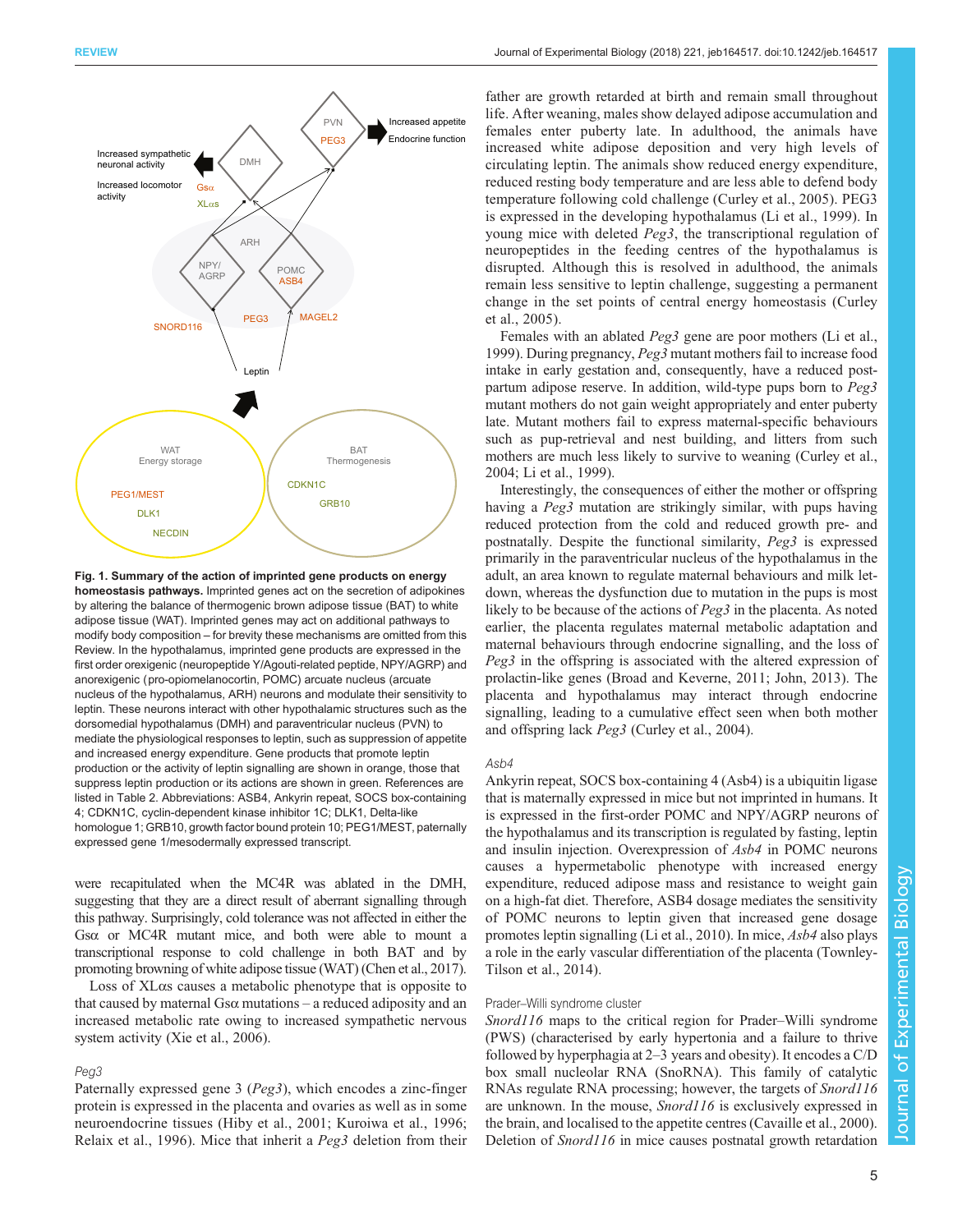with an age-dependent effect on appetite. In early life, appetite is reduced; however, later food intake is increased. The mice do not become obese, rather they increase energy expenditure and maintain a steady state of reduced adipose stores with respect to wild-type littermates [\(Ding et al., 2008\)](#page-7-0). Deletion of Snord116 in NPY/AGRP neurons recapitulates all the phenotypes of the global deletion, suggesting that *Snord116* acts to alter the sensitivity of orexigenic neurons to stimulus ([Qi et al., 2016](#page-7-0)).

Magel2 encodes an E3 ubiquitin ligase expressed in the brain. It is localised to the PWS locus in humans and the syntenic region in mice, and is paternally expressed ([Boccaccio et al., 1999\)](#page-6-0). Deletion of Magel2 from the paternally inherited allele in mice phenocopies some aspects of PWS: the animals fail to thrive in the early postnatal period, but later experience catch-up growth and as adults have increased adiposity ([Bischof et al., 2007](#page-6-0)). However, this energy imbalance is not caused by hyperphagia in the mutant mice because although they eat less, they have reduced energy expenditure. Magel2 deletion causes multiple defects in hypothalamic function, including the insensitivity of first order POMC neurons to leptin [\(Mercer et al., 2013\)](#page-7-0). Leptin insensitivity in Magel2 knock-out animals is associated with an impairment in the developmental accumulation of neuronal connections between arcuate nucleus neurons and their targets, which occurs in the early postnatal period [\(Maillard et al., 2016; Pravdivyi et al., 2015](#page-7-0)).

# Imprinted gene actions in peripheral tissues Peg1/Mest

*Peg1/Mest* is paternally expressed and encodes a member of the α/βhydrolase fold family ([Kaneko-Ishino et al., 1995](#page-7-0)). When inbred C57BL6 mice are fed a high-fat diet they show a variable adipose tissue gain response. Peg1/Mest messenger RNA levels are induced in WAT following only 2 days of high-fat feeding, and expression positively correlates with weight gain ([Koza et al., 2006](#page-7-0)). Peg1/ Mest levels have been shown to correlate with adipocyte size in a variety of genetic and dietary models of obesity ([Nikonova et al.,](#page-7-0) [2008](#page-7-0); [Takahashi et al., 2005](#page-8-0)), and overexpression of Peg1/Mest in adipocytes causes increased cell size. Mice with deleted Peg1/Mest have reduced adipose stores and reduced adipokine production. It has been proposed that *Peg1/Mest* induction during positive energy balance controls the initial phase of adipose tissue expansion by adipocyte hypertrophy [\(Nikonova et al., 2008](#page-7-0)).

Peg1/Mest mutant mothers exhibit abnormal maternal behaviour – they fail to clean new-born pups and ingest extraembryonic tissues, they do not retrieve pups to the nest, and perform poorly at nest building. Consequently, pup survival is severely compromised [\(Lefebvre et al., 1998](#page-7-0)).

# Necdin

Necdin function in multiple contexts has been associated with the restriction of cell proliferation, at least in part through interactions with p53 ([Hasegawa and Yoshikawa, 2008](#page-7-0)). Necdin is paternally expressed in mice and humans, where it was mapped to the PWS cluster [\(Chibuk et al., 2001](#page-6-0)). Deletion of Necdin in mice causes hyperproliferation of the WAT compartment without affecting central energy balance ([Fujiwara, 2012](#page-7-0)). In mutant mice, the WAT depot size increased without a concurrent increase in fat cell size, indicating that expansion occurred by a mechanism of preadipocyte hyperplasia [\(Fujiwara,](#page-7-0) 2012).

## Cdkn<sub>1c</sub>

Increasing *Cdkn1c* expression in tissues where it is normally expressed results in a phenotype similar to Silver–Russell syndrome, pre- and postnatal growth retardation with failure to gain adipose mass. Cdkn1c is expressed in multiple adipose tissue depots in early perinatal life, and the level of expression reflects the propensity of that depot to 'brown' – i.e. to express thermogenic genes following stimulus. Mice with an increased Cdkn1c dosage showed increased thermogenic gene activity in WAT and BAT and increased body temperature. Deletion of Cdkn1c results in perinatal lethality and, therefore, the postnatal phenotype could not be assessed. However, ablation of Cdkn1c causes impaired BAT development during embryogenesis ([Van De Pette, 2016](#page-8-0)).

#### Gr<sub>b10</sub>

Unusually for an imprinted gene, Grb10 is both maternally and paternally expressed, but in different tissues. Maternal expression is seen in the peripheral tissues whereas expression in the central nervous system is solely paternal, with maternally expressed Grb10 controlling growth and energy homeostasis, and paternal Grb10 regulating social dominance behaviours [\(Garfield et al., 2011\)](#page-7-0). Postnatally, maternally inherited deletion of Grb10 results in increased lean mass, reduced adipose mass (with low leptin) and improved glucose homeostasis ([Smith et al., 2007\)](#page-8-0). Food intake is not grossly affected. Grb10 expression is low in mature fat, but can be induced in brown adipocytes by cold or adrenergic stimulation [\(Liu et al., 2014](#page-7-0)). The deletion of  $Grb10$  in mature fat cells causes the failure of BAT to respond to stimuli and, consequently, thermogenesis is impaired ([Liu et al., 2014](#page-7-0)).

Cross-fostering studies have been used to disentangle the effects of Grb10 loss in either the mother or the offspring on offspring growth. These studies showed that  $Grb10$  plays complementary roles in the offspring and the mother. Wild-type pups cross-fostered onto Grb10-deleted mothers (inheriting a deleted allele from their mother) show reduced growth in early life compared with those reared by wild-type mothers, suggesting that the normal role for Grb10 in the mother is to increase resource allocation to the offspring ([Cowley et al., 2014\)](#page-6-0). Interestingly, Grb10 mutant pups fostered onto wild-type mothers gain more weight than wild-type pups; however, this effect is negated if they are raised by mutant mothers – indicating that the balance of  $Grb10$  dosage in the mother and pup is a crucial determinant of nutrient flow from the mother to her offspring ([Cowley et al., 2014\)](#page-6-0). Maternal care provision and milk let-down were unaltered by  $Grb10$  deletion, but in response to increased demand and corresponding increased prolactin levels, Grb10 mutant mothers could not increase milk production, suggesting resistance to elevated prolactin. Grb10 is expressed in the mammary epithelium during pregnancy; however, its role here is unclear because no defect was found in the tissue morphology or the constituents of the milk produced by Grb10 mutant females [\(Cowley et al., 2014\)](#page-6-0).

#### Dlk1

Dlk1 has been widely reported as an inhibitor of preadipocyte differentiation because the soluble form of the protein can inhibit in vitro differentiation of 3T3-L1 cells or mesenchymal cells into adipocytes [\(Smas and Sul, 1997](#page-8-0)). Moreover, ectopic expression of Dlk1 in adult WAT causes lipodystrophy [\(Lee et al., 2003\)](#page-7-0). However, lineage-appropriate overexpression of *Dlk1* from a bacterial artificial chromosome transgene (Dlk1-TG) does not cause a failure of adipose expansion in adults, even when animals are challenged with the hyperphagic leptin-deficient background [\(Charalambous et al., 2014\)](#page-6-0). Instead, Dlk1-TG mice have a larger proportion of small adipocytes with increased insulin sensitivity compared with wild-type mice. Conversely, Dlk1 null mice have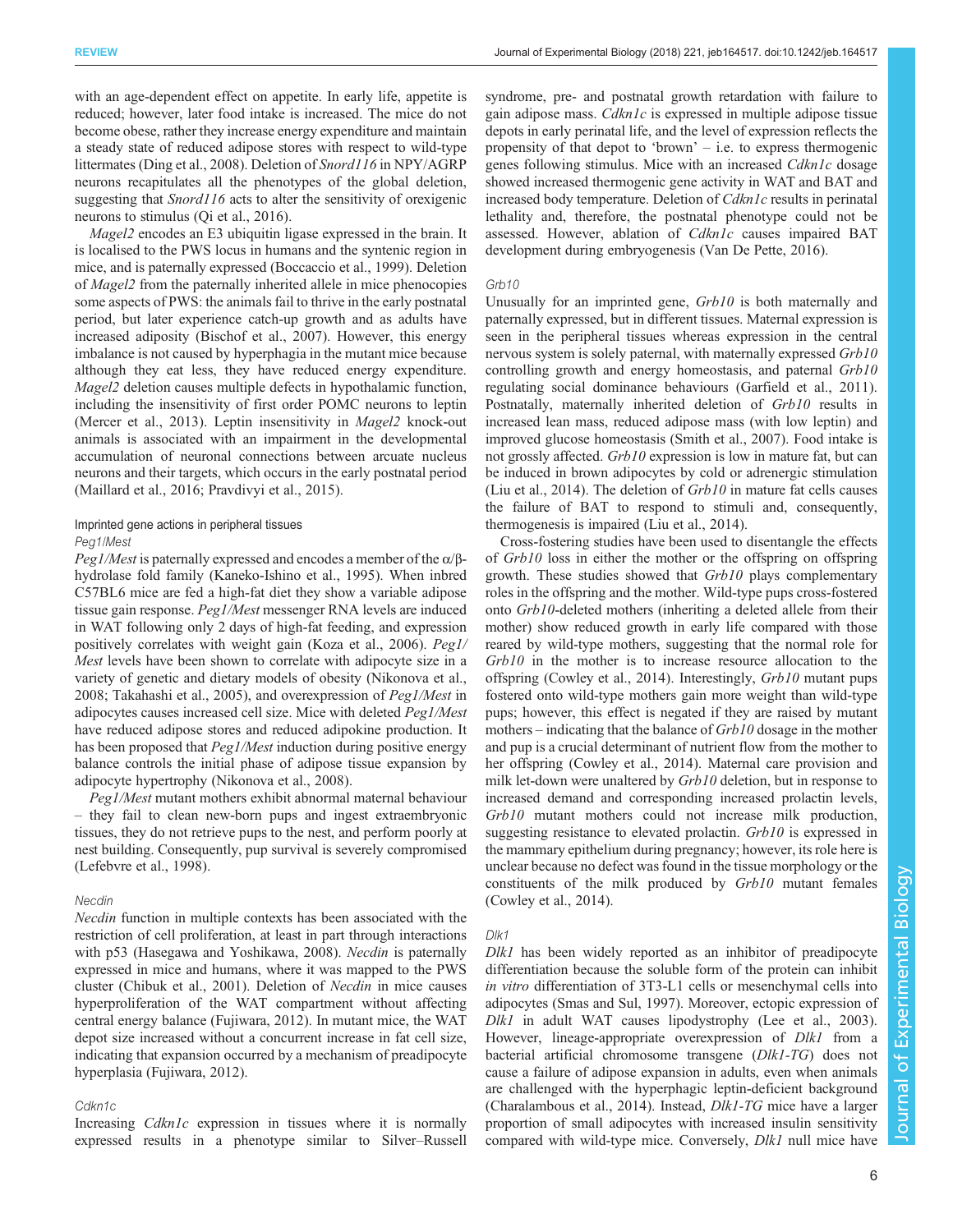<span id="page-6-0"></span>larger adipocytes than wild-type mice [\(Moon et al., 2002\)](#page-7-0). Manipulation of *Dlk1* dosage has the expected effect on circulating leptin levels: Dlk1 null mice have elevated leptin and Dlk1-TG have reduced levels. However, despite this, food intake is not altered by either genetic manipulation (Charalambous et al., 2014; Cleaton et al., 2016), suggesting impaired leptin sensitivity.

Dlk1 is likely to be acting during early life to increase adipocyte number given that a lineage tracing study of cells expressing GFP from a minimal Dlk1 promoter labelled adipose tissue in all depots of the adult mouse. Moreover, ablation of this embryonic DLK1 positive cell population caused a reduction in adipose depot size [\(Hudak et al., 2014](#page-7-0)).

Dlk1 null mothers give birth to larger litters than wild-type mothers (approximately one extra pup per litter), and overall litter mass is increased. Moreover, the conceptus mass of like-genotype offspring in litters from Dlk1 null mothers is not different from that in litters from mothers with an intact *Dlk1* gene. Therefore, *Dlk1* null mothers increase their investment in each litter, rather than reducing offspring size to offset offspring number. In addition, although Dlk1 null mothers enter pregnancy with increased adipose stores, they gain less adipose mass during pregnancy than wild-type mothers. Altogether, females without a functional copy of *Dlk1* invest more resources in pregnancy, suggesting that the normal role for *Dlk1* in female reproduction is to decrease nutrient allocation (Cleaton et al., 2016).

# Summary

Imprinted gene products act at multiple levels in the adipose– hypothalamic axis to modulate set points of energy homeostasis. Experiments from murine models with ablation or overexpression of imprinted genes demonstrate that they are required in the hypothalamus to modulate the sensitivity of neuroendocrine pathways to leptin. Moreover, the dosage of imprinted genes in developing and mature adipose tissue can modulate leptin secretion (summarised in [Fig. 1\)](#page-4-0).

The degree of maternal investment in pregnancy is positively correlated with the pre-pregnancy adipose reserve. Mothers with high BMI invest more in their own adipose reserves, and in the products of conception [\(Prentice and Goldberg, 2000\)](#page-7-0). Leptin has been proposed as a potential mediator of this effect. Given that imprinted gene products can modulate both leptin production and central sensitivity to leptin, we predict that an impaired imprinted gene dosage in females may influence their resource allocation as mothers. To date, few imprinted genes have been tested explicitly for their role in maternal physiology. However, where data exist, the prediction that low leptin/leptin-resistant mothers should invest less in a reproductive cycle appears consistent. Peg3, Peg1/Mest and Grb10 deletions in the mother all reduce leptin signalling, and maternal investment is reduced; conversely Dlk1 deletion increases leptin production and maternal investment in pregnancy. Further work is required to establish whether other models of imprinted gene misregulation cause defects in the maternal phenotype, and if other adipokines (such as adiponectin) are involved.

# **Conclusions**

Since their discovery nearly 30 years ago, imprinted genes have been a paradigm for exploring the epigenetic control of gene expression. Moreover, their roles in early life growth and placentation are undisputed. However, it is becoming increasingly clear that imprinted gene function has a wider role in maternal physiology during reproduction – both by modulating fetal and placental endocrine products that signal to alter maternal energy

homeostasis, and by altering maternal energetic set points, thus producing downstream actions on nutrient provisioning. Uncovering the molecular nature of these pathways has a broad application in terms of understanding natural reproductive strategies and provides a basis for preventing complications to pregnancy in human populations.

#### Acknowledgements

We thank Dr Lou Metherell for critically reading the manuscript.

#### Competing interests

The authors declare no competing or financial interests.

#### Funding

F.C.C. is funded by a William Harvey Research Institute studentship and M.C. by grants from the Medical Research Council (MR/L002345/1) and the Society for Endocrinology.

## References

- [Aye, I. L. M. H., Rosario, F. J., Powell, T. L. and Jansson, T.](http://dx.doi.org/10.1073/pnas.1515484112) (2015). Adiponectin [supplementation in pregnant mice prevents the adverse effects of maternal](http://dx.doi.org/10.1073/pnas.1515484112) [obesity on placental function and fetal growth.](http://dx.doi.org/10.1073/pnas.1515484112) Proc. Natl. Acad. Sci. USA 112, [12858-12863.](http://dx.doi.org/10.1073/pnas.1515484112)
- [Bischof, J. M., Stewart, C. L. and Wevrick, R.](http://dx.doi.org/10.1093/hmg/ddm225) (2007). Inactivation of the mouse [Magel2 gene results in growth abnormalities similar to Prader-Willi syndrome.](http://dx.doi.org/10.1093/hmg/ddm225) [Hum. Mol. Genet.](http://dx.doi.org/10.1093/hmg/ddm225) 16, 2713-2719.
- [Boccaccio, I., Glatt-Deeley, H., Watrin, F., Roeckel, N., Lalande, M. and](http://dx.doi.org/10.1093/hmg/8.13.2497) Muscatelli, F. [\(1999\). The human MAGEL2 gene and its mouse homologue](http://dx.doi.org/10.1093/hmg/8.13.2497) [are paternally expressed and mapped to the Prader-Willi region.](http://dx.doi.org/10.1093/hmg/8.13.2497) Hum. Mol. Genet. 8[, 2497-2505.](http://dx.doi.org/10.1093/hmg/8.13.2497)
- Broad, K. D. and Keverne, E. B. [\(2011\). Placental protection of the fetal brain](http://dx.doi.org/10.1073/pnas.1106022108) [during short-term food deprivation.](http://dx.doi.org/10.1073/pnas.1106022108) Proc. Natl. Acad. Sci. USA 108, 15237-15241.
- [Buiting, K., Williams, C. and Horsthemke, B.](http://dx.doi.org/10.1038/nrneurol.2016.133) (2016). Angelman syndrome [insights into a rare neurogenetic disorder.](http://dx.doi.org/10.1038/nrneurol.2016.133) Nat. Rev. Neurol. 12, 584-593.
- [Cavaille, J., Buiting, K., Kiefmann, M., Lalande, M., Brannan, C. I., Horsthemke,](http://dx.doi.org/10.1073/pnas.250426397) [B., Bachellerie, J.-P., Brosius, J. and Huttenhofer, A.](http://dx.doi.org/10.1073/pnas.250426397) (2000). Identification of [brain-specific and imprinted small nucleolar RNA genes exhibiting an unusual](http://dx.doi.org/10.1073/pnas.250426397) genomic organization. [Proc. Natl. Acad. Sci. USA](http://dx.doi.org/10.1073/pnas.250426397) 97, 14311-14316.
- [Charalambous, M., Smith, F. M., Bennett, W. R., Crew, T. E., Mackenzie, F. and](http://dx.doi.org/10.1073/pnas.1532175100) Ward, A. [\(2003\). Disruption of the imprinted Grb10 gene leads to disproportionate](http://dx.doi.org/10.1073/pnas.1532175100) [overgrowth by an Igf2-independent mechanism.](http://dx.doi.org/10.1073/pnas.1532175100) Proc. Natl. Acad. Sci. USA 100, [8292-8297.](http://dx.doi.org/10.1073/pnas.1532175100)
- [Charalambous, M., Cowley, M., Geoghegan, F., Smith, F. M., Radford, E. J.,](http://dx.doi.org/10.1016/j.ydbio.2009.10.011) [Marlow, B. P., Graham, C. F., Hurst, L. D. and Ward, A.](http://dx.doi.org/10.1016/j.ydbio.2009.10.011) (2010). Maternally[inherited Grb10 reduces placental size and efficiency.](http://dx.doi.org/10.1016/j.ydbio.2009.10.011) Dev. Biol. 337, 1-8.
- [Charalambous, M., Ferron, S. R., da Rocha, S. T., Murray, A. J., Rowland, T., Ito,](http://dx.doi.org/10.1016/j.cmet.2012.01.006) [M., Schuster-Gossler, K., Hernandez, A. and Ferguson-Smith, A. C.](http://dx.doi.org/10.1016/j.cmet.2012.01.006) (2012). [Imprinted gene dosage is critical for the transition to independent life.](http://dx.doi.org/10.1016/j.cmet.2012.01.006) Cell Metab. 15[, 209-221.](http://dx.doi.org/10.1016/j.cmet.2012.01.006)
- [Charalambous, M., Da Rocha, S. T., Radford, E. J., Medina-Gomez, G., Curran,](http://dx.doi.org/10.1073/pnas.1406119111) S., Pinnock, S. B., Ferró[n, S. R., Vidal-Puig, A. and Ferguson-Smith, A. C.](http://dx.doi.org/10.1073/pnas.1406119111) [\(2014\). DLK1/PREF1 regulates nutrient metabolism and protects from steatosis.](http://dx.doi.org/10.1073/pnas.1406119111) [Proc. Natl. Acad. Sci. USA](http://dx.doi.org/10.1073/pnas.1406119111) 111, 16088-16093.
- [Chen, M., Gavrilova, O., Liu, J., Xie, T., Deng, C., Nguyen, A. T., Nackers, L. M.,](http://dx.doi.org/10.1073/pnas.0408268102) [Lorenzo, J., Shen, L. and Weinstein, L. S.](http://dx.doi.org/10.1073/pnas.0408268102) (2005). Alternative Gnas gene [products have opposite effects on glucose and lipid metabolism.](http://dx.doi.org/10.1073/pnas.0408268102) Proc. Natl. Acad. Sci. USA 102[, 7386-7391.](http://dx.doi.org/10.1073/pnas.0408268102)
- [Chen, M., Shrestha, Y. B., Podyma, B., Cui, Z., Naglieri, B., Sun, H., Ho, T.,](http://dx.doi.org/10.1172/JCI88622) [Wilson, E. A., Li, Y.-Q., Gavrilova, O. et al.](http://dx.doi.org/10.1172/JCI88622) (2017). Gsalpha deficiency in the [dorsomedial hypothalamus underlies obesity associated with Gsalpha mutations.](http://dx.doi.org/10.1172/JCI88622) [J. Clin. Invest.](http://dx.doi.org/10.1172/JCI88622) 127, 500-510.
- [Chibuk, T. K., Bischof, J. M. and Wevrick, R.](http://dx.doi.org/10.1186/1471-2156-2-22) (2001). A necdin/MAGE-like gene in [the chromosome 15 autism susceptibility region: expression, imprinting, and](http://dx.doi.org/10.1186/1471-2156-2-22) [mapping of the human and mouse orthologues.](http://dx.doi.org/10.1186/1471-2156-2-22) BMC Genet. 2, 22.
- [Cleaton, M. A. M., Dent, C. L., Howard, M., Corish, J. A., Gutteridge, I., Sovio, U.,](http://dx.doi.org/10.1038/ng.3699) [Gaccioli, F., Takahashi, N., Bauer, S. R., Charnock-Jones, D. S. et al.](http://dx.doi.org/10.1038/ng.3699) (2016). [Fetus-derived DLK1 is required for maternal metabolic adaptations to pregnancy](http://dx.doi.org/10.1038/ng.3699) [and is associated with fetal growth restriction.](http://dx.doi.org/10.1038/ng.3699) Nat. Genet. 48, 1473-1480.
- [Combs, T. P., Berg, A. H., Rajala, M. W., Klebanov, S., Iyengar, P., Jimenez-](http://dx.doi.org/10.2337/diabetes.52.2.268)[Chillaron, J. C., Patti, M. E., Klein, S. L., Weinstein, R. S. and Scherer, P. E.](http://dx.doi.org/10.2337/diabetes.52.2.268) [\(2003\). Sexual differentiation, pregnancy, calorie restriction, and aging affect the](http://dx.doi.org/10.2337/diabetes.52.2.268) [adipocyte-specific secretory protein adiponectin.](http://dx.doi.org/10.2337/diabetes.52.2.268) Diabetes 52, 268-276.
- [Cowley, M., Garfield, A. S., Madon-Simon, M., Charalambous, M., Clarkson,](http://dx.doi.org/10.1371/journal.pbio.1001799) [R. W., Smalley, M. J., Kendrick, H., Isles, A. R., Parry, A. J., Carney, S. et al.](http://dx.doi.org/10.1371/journal.pbio.1001799) [\(2014\). Developmental programming mediated by complementary roles of](http://dx.doi.org/10.1371/journal.pbio.1001799) [imprinted Grb10 in mother and pup.](http://dx.doi.org/10.1371/journal.pbio.1001799) PLoS Biol. 12, e1001799.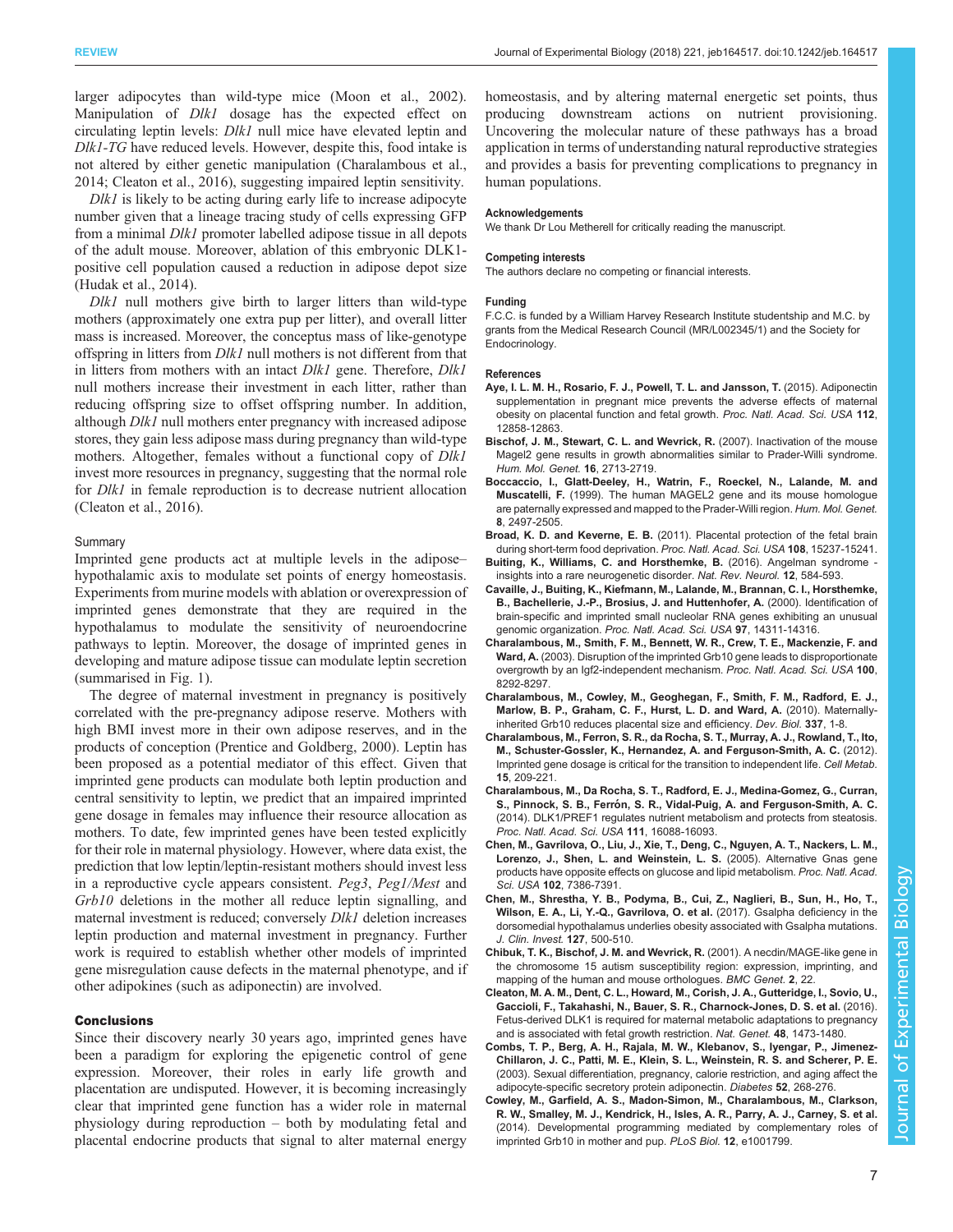- <span id="page-7-0"></span>[Curley, J. P., Barton, S., Surani, A. and Keverne, E. B.](http://dx.doi.org/10.1098/rspb.2004.2725) (2004). Coadaptation in [mother and infant regulated by a paternally expressed imprinted gene.](http://dx.doi.org/10.1098/rspb.2004.2725) Proc. Biol. Sci. 271[, 1303-1309.](http://dx.doi.org/10.1098/rspb.2004.2725)
- [Curley, J. P., Pinnock, S. B., Dickson, S. L., Thresher, R., Miyoshi, N., Surani,](http://dx.doi.org/10.1096/fj.04-3216fje) M. A. and Keverne, E. B. [\(2005\). Increased body fat in mice with a targeted](http://dx.doi.org/10.1096/fj.04-3216fje) [mutation of the paternally expressed imprinted gene Peg3.](http://dx.doi.org/10.1096/fj.04-3216fje) FASEB J. 19, [1302-1304.](http://dx.doi.org/10.1096/fj.04-3216fje)
- [da Rocha, S. T., Charalambous, M., Lin, S.-P., Gutteridge, I., Ito, Y., Gray, D.,](http://dx.doi.org/10.1371/journal.pgen.1000392) [Dean, W. and Ferguson-Smith, A. C.](http://dx.doi.org/10.1371/journal.pgen.1000392) (2009). Gene dosage effects of the [imprinted delta-like homologue 1 \(dlk1/pref1\) in development: implications for the](http://dx.doi.org/10.1371/journal.pgen.1000392) [evolution of imprinting.](http://dx.doi.org/10.1371/journal.pgen.1000392) PLoS Genet. 5, e1000392.
- [DeChiara, T. M., Robertson, E. J. and Efstratiadis, A.](http://dx.doi.org/10.1016/0092-8674(91)90513-X) (1991). Parental imprinting [of the mouse insulin-like growth factor II gene.](http://dx.doi.org/10.1016/0092-8674(91)90513-X) Cell 64, 849-859.
- [Ding, F., Li, H. H., Zhang, S., Solomon, N. M., Camper, S. A., Cohen, P. and](http://dx.doi.org/10.1371/journal.pone.0001709) Francke, U. [\(2008\). SnoRNA Snord116 \(Pwcr1/MBII-85\) deletion causes growth](http://dx.doi.org/10.1371/journal.pone.0001709) [deficiency and hyperphagia in mice.](http://dx.doi.org/10.1371/journal.pone.0001709) PLoS ONE 3, e1709.
- Farooqi, I. S. and O'Rahilly, S. [\(2014\). Human disorders of leptin action.](http://dx.doi.org/10.1530/JOE-14-0480) [J. Endocrinol.](http://dx.doi.org/10.1530/JOE-14-0480) 223, T63-T70.
- Ferguson-Smith, A. C. [\(2011\). Genomic imprinting: the emergence of an](http://dx.doi.org/10.1038/nrg3032) [epigenetic paradigm.](http://dx.doi.org/10.1038/nrg3032) Nat. Rev. Genet. 12, 565-575.
- [Fowden, A. L., Coan, P. M., Angiolini, E., Burton, G. J. and Constancia, M.](http://dx.doi.org/10.1016/j.pbiomolbio.2010.11.005) [\(2011\). Imprinted genes and the epigenetic regulation of placental phenotype.](http://dx.doi.org/10.1016/j.pbiomolbio.2010.11.005) [Prog. Biophys. Mol. Biol.](http://dx.doi.org/10.1016/j.pbiomolbio.2010.11.005) 106, 281-288.
- [Fujiwara, K., Hasegawa, K., Ohkumo, T., Miyoshi, H., Tseng, Y. H. and](http://dx.doi.org/10.1371/journal.pone.0030948) Yoshikawa, K. [\(2012\). Necdin controls proliferation of white adipocyte progenitor](http://dx.doi.org/10.1371/journal.pone.0030948) cells. [PLoS One](http://dx.doi.org/10.1371/journal.pone.0030948) 7, e30948.
- [Garfield, A. S., Cowley, M., Smith, F. M., Moorwood, K., Stewart-Cox, J. E.,](http://dx.doi.org/10.1038/nature09651) [Gilroy, K., Baker, S., Xia, J., Dalley, J. W., Hurst, L. D. et al.](http://dx.doi.org/10.1038/nature09651) (2011). Distinct [physiological and behavioural functions for parental alleles of imprinted Grb10.](http://dx.doi.org/10.1038/nature09651) Nature 469[, 534-538.](http://dx.doi.org/10.1038/nature09651)
- Graves, J. A. M. and Renfree, M. B. [\(2013\). Marsupials in the age of genomics.](http://dx.doi.org/10.1146/annurev-genom-091212-153452) [Annu. Rev. Genomics Hum. Genet.](http://dx.doi.org/10.1146/annurev-genom-091212-153452) 14, 393-420.
- [Guo, J., He, H., Liu, H., Liu, Q., Zhang, L., Liu, B., Sugimoto, K. and Wu, Q.](http://dx.doi.org/10.1095/biolreprod.116.138636) [\(2016\). Aquaporin-1, a new maternally expressed gene, regulates placental](http://dx.doi.org/10.1095/biolreprod.116.138636) [development in the mouse.](http://dx.doi.org/10.1095/biolreprod.116.138636) Biol. Reprod. 95, 40.
- Hasegawa, K. and Yoshikawa, K. [\(2008\). Necdin regulates p53 acetylation via](http://dx.doi.org/10.1523/JNEUROSCI.3052-08.2008) [Sirtuin1 to modulate DNA damage response in cortical neurons.](http://dx.doi.org/10.1523/JNEUROSCI.3052-08.2008) J. Neurosci. 28, [8772-8784.](http://dx.doi.org/10.1523/JNEUROSCI.3052-08.2008)
- Hay, W. W., Jr[. \(1991\). Energy and substrate requirements of the placenta and fetus.](http://dx.doi.org/10.1079/PNS19910042) [Proc. Nutr. Soc.](http://dx.doi.org/10.1079/PNS19910042) 50, 321-336.
- Herrera, E. and Ortega-Senovilla, H. [\(2014\). Lipid metabolism during pregnancy](http://dx.doi.org/10.2174/1389201015666140330192345) [and its implications for fetal growth.](http://dx.doi.org/10.2174/1389201015666140330192345) Curr. Pharm. Biotechnol. 15, 24-31.
- [Hiby, S. E., Lough, M., Keverne, E. B., Surani, M. A., Loke, Y. W. and King, A.](http://dx.doi.org/10.1093/hmg/10.10.1093) [\(2001\). Paternal monoallelic expression of PEG3 in the human placenta.](http://dx.doi.org/10.1093/hmg/10.10.1093) Hum. Mol. Genet. 10[, 1093-1100.](http://dx.doi.org/10.1093/hmg/10.10.1093)
- Holm, V. A., Cassidy, S. B., Butler, M. G., Hanchett, J. M., Greenswag, L. R., Whitman, B. Y. and Greenberg, F. (1993). Prader-Willi syndrome: consensus diagnostic criteria. Pediatrics 91, 398-402.
- Howell, K. R. and Powell, T. L. [\(2017\). Effects of maternal obesity on placental](http://dx.doi.org/10.1530/REP-16-0495) [function and fetal development.](http://dx.doi.org/10.1530/REP-16-0495) Reproduction 153, R97-R108.
- [Hsu, P. P., Kang, S. A., Rameseder, J., Zhang, Y., Ottina, K. A., Lim, D.,](http://dx.doi.org/10.1126/science.1199498) [Peterson, T. R., Choi, Y., Gray, N. S., Yaffe, M. B. et al.](http://dx.doi.org/10.1126/science.1199498) (2011). The mTOR[regulated phosphoproteome reveals a mechanism of mTORC1-mediated](http://dx.doi.org/10.1126/science.1199498) [inhibition of growth factor signaling.](http://dx.doi.org/10.1126/science.1199498) Science 332, 1317-1322.
- [Hudak, C. S., Gulyaeva, O., Wang, Y., Park, S.-M., Lee, L., Kang, C. and Sul, H. S.](http://dx.doi.org/10.1016/j.celrep.2014.06.060) [\(2014\). Pref-1 marks very early mesenchymal precursors required for adipose](http://dx.doi.org/10.1016/j.celrep.2014.06.060) [tissue development and expansion.](http://dx.doi.org/10.1016/j.celrep.2014.06.060) Cell Rep. 8, 678-687.
- [Ioannides, Y., Lokulo-Sodipe, K., Mackay, D. J. G., Davies, J. H. and Temple,](http://dx.doi.org/10.1136/jmedgenet-2014-102396) I. K. [\(2014\). Temple syndrome: improving the recognition of an underdiagnosed](http://dx.doi.org/10.1136/jmedgenet-2014-102396) [chromosome 14 imprinting disorder: an analysis of 51 published cases.](http://dx.doi.org/10.1136/jmedgenet-2014-102396) J. Med. Genet. 51[, 495-501.](http://dx.doi.org/10.1136/jmedgenet-2014-102396)
- John, R. M. [\(2013\). Epigenetic regulation of placental endocrine lineages and](http://dx.doi.org/10.1042/BST20130002) [complications of pregnancy.](http://dx.doi.org/10.1042/BST20130002) Biochem. Soc. Trans. 41, 701-709.
- John, R. M. [\(2017\). Imprinted genes and the regulation of placental endocrine](http://dx.doi.org/10.1016/j.placenta.2017.01.099) [function: pregnancy and beyond.](http://dx.doi.org/10.1016/j.placenta.2017.01.099) Placenta 56, 86-90.
- [Kaneko-Ishino, T., Kuroiwa, Y., Miyoshi, N., Kohda, T., Suzuki, R., Yokoyama,](http://dx.doi.org/10.1038/ng0995-52) [M., Viville, S., Barton, S. C., Ishino, F. and Surani, M. A.](http://dx.doi.org/10.1038/ng0995-52) (1995). Peg1/Mest [imprinted gene on chromosome 6 identified by cDNA subtraction hybridization.](http://dx.doi.org/10.1038/ng0995-52) [Nat. Genet.](http://dx.doi.org/10.1038/ng0995-52) 11, 52-59.
- King, J. C. (2000). Physiology of pregnancy and nutrient metabolism. Am. J. Clin. Nutr. 71, 1218S-1225S.
- [Koza, R. A., Nikonova, L., Hogan, J., Rim, J.-S., Mendoza, T., Faulk, C., Skaf, J.](http://dx.doi.org/10.1371/journal.pgen.0020081) and Kozak, L. P. [\(2006\). Changes in gene expression foreshadow diet-induced](http://dx.doi.org/10.1371/journal.pgen.0020081) [obesity in genetically identical mice.](http://dx.doi.org/10.1371/journal.pgen.0020081) PLoS Genet. 2, e81.
- [Kuroiwa, Y., Kaneko-Ishino, T., Kagitani, F., Kohda, T., Li, L.-L., Tada, M.,](http://dx.doi.org/10.1038/ng0296-186) [Suzuki, R., Yokoyama, M., Shiroishi, T., Wakana, S. et al.](http://dx.doi.org/10.1038/ng0296-186) (1996). Peg3 [imprinted gene on proximal chromosome 7 encodes for a zinc finger protein.](http://dx.doi.org/10.1038/ng0296-186) Nat. Genet. 12[, 186-190.](http://dx.doi.org/10.1038/ng0296-186)
- [Ladyman, S. R., Augustine, R. A. and Grattan, D. R.](http://dx.doi.org/10.1111/j.1365-2826.2010.02017.x) (2010). Hormone interactions [regulating energy balance during pregnancy.](http://dx.doi.org/10.1111/j.1365-2826.2010.02017.x) J. Neuroendocrinol. 22, 805-817.
- [Lau, M. M., Stewart, C. E., Liu, Z., Bhatt, H., Rotwein, P. and Stewart, C. L.](http://dx.doi.org/10.1101/gad.8.24.2953) (1994). [Loss of the imprinted IGF2/cation-independent mannose 6-phosphate receptor](http://dx.doi.org/10.1101/gad.8.24.2953) [results in fetal overgrowth and perinatal lethality.](http://dx.doi.org/10.1101/gad.8.24.2953) Genes Dev. 8, 2953-2963.
- [Lee, K., Villena, J. A., Moon, Y. S., Kim, K.-H., Lee, S., Kang, C. and Sul, H. S.](http://dx.doi.org/10.1172/JCI15924) [\(2003\). Inhibition of adipogenesis and development of glucose intolerance by](http://dx.doi.org/10.1172/JCI15924) [soluble preadipocyte factor-1 \(Pref-1\).](http://dx.doi.org/10.1172/JCI15924) J. Clin. Invest. 111, 453-461.
- [Lefebvre, L., Viville, S., Barton, S. C., Ishino, F., Keverne, E. B. and Surani, M. A.](http://dx.doi.org/10.1038/2464) [\(1998\). Abnormal maternal behaviour and growth retardation associated with loss](http://dx.doi.org/10.1038/2464) [of the imprinted gene Mest.](http://dx.doi.org/10.1038/2464) Nat. Genet. 20, 163-169.
- [Li, L., Keverne, E. B., Aparicio, S. A., Ishino, F., Barton, S. C. and Surani, M. A.](http://dx.doi.org/10.1126/science.284.5412.330) [\(1999\). Regulation of maternal behavior and offspring growth by paternally](http://dx.doi.org/10.1126/science.284.5412.330) [expressed Peg3.](http://dx.doi.org/10.1126/science.284.5412.330) Science 284, 330-333.
- [Li, J.-Y., Chai, B.-X., Zhang, W., Wang, H. and Mulholland, M. W.](http://dx.doi.org/10.1210/en.2009-0560) (2010). [Expression of ankyrin repeat and suppressor of cytokine signaling box protein 4](http://dx.doi.org/10.1210/en.2009-0560) [\(Asb-4\) in proopiomelanocortin neurons of the arcuate nucleus of mice produces a](http://dx.doi.org/10.1210/en.2009-0560) [hyperphagic, lean phenotype.](http://dx.doi.org/10.1210/en.2009-0560) Endocrinology 151, 134-142.
- [Liu, M., Bai, J., He, S., Villarreal, R., Hu, D., Zhang, C., Yang, X., Liang, H., Slaga,](http://dx.doi.org/10.1016/j.cmet.2014.03.018) T. J., Yu, Y. et al. [\(2014\). Grb10 promotes lipolysis and thermogenesis by](http://dx.doi.org/10.1016/j.cmet.2014.03.018) [phosphorylation-dependent feedback inhibition of mTORC1.](http://dx.doi.org/10.1016/j.cmet.2014.03.018) Cell Metab. 19, [967-980.](http://dx.doi.org/10.1016/j.cmet.2014.03.018)
- Mackay, D. J. G. and Temple, I. K. [\(2010\). Transient neonatal diabetes mellitus type](http://dx.doi.org/10.1002/ajmg.c.30272) 1. [Am. J. Med. Genet. C Semin. Med. Genet.](http://dx.doi.org/10.1002/ajmg.c.30272) 154C, 335-342.
- [Madon-Simon, M., Cowley, M., Garfield, A. S., Moorwood, K., Bauer, S. R. and](http://dx.doi.org/10.1186/s12915-014-0099-8) Ward, A. [\(2014\). Antagonistic roles in fetal development and adult physiology for](http://dx.doi.org/10.1186/s12915-014-0099-8) [the oppositely imprinted Grb10 and Dlk1 genes.](http://dx.doi.org/10.1186/s12915-014-0099-8) BMC Biol. 12, 771.
- [Maillard, J., Park, S., Croizier, S., Vanacker, C., Cook, J. H., Prevot, V., Tauber,](http://dx.doi.org/10.1093/hmg/ddw169) M. and Bouret, S. G. [\(2016\). Loss of Magel2 impairs the development of](http://dx.doi.org/10.1093/hmg/ddw169) [hypothalamic Anorexigenic circuits.](http://dx.doi.org/10.1093/hmg/ddw169) Hum. Mol. Genet. 25, 3208-3215.
- [Malik, N. M., Carter, N. D., Murray, J. F., Scaramuzzi, R. J., Wilson, C. A. and](http://dx.doi.org/10.1210/endo.142.12.8535) Stock, M. J. [\(2001\). Leptin requirement for conception, implantation, and](http://dx.doi.org/10.1210/endo.142.12.8535) [gestation in the mouse.](http://dx.doi.org/10.1210/endo.142.12.8535) Endocrinology 142, 5198-5202.
- McGrath, J. and Solter, D. [\(1983\). Nuclear transplantation in mouse embryos.](http://dx.doi.org/10.1002/jez.1402280218) [J. Exp. Zool.](http://dx.doi.org/10.1002/jez.1402280218) 228, 355-362.
- [Mercer, R. E., Michaelson, S. D., Chee, M. J. S., Atallah, T. A., Wevrick, R. and](http://dx.doi.org/10.1371/journal.pgen.1003207) Colmers, W. F.[\(2013\). Magel2 is required for leptin-mediated depolarization of POMC](http://dx.doi.org/10.1371/journal.pgen.1003207) [neurons in the hypothalamic arcuate nucleus in mice.](http://dx.doi.org/10.1371/journal.pgen.1003207) PLoS Genet. 9, e1003207.
- Monk, D. [\(2015\). Genomic imprinting in the human placenta.](http://dx.doi.org/10.1016/j.ajog.2015.06.032) Am. J. Obstet. Gynecol. 213[, S152-S162.](http://dx.doi.org/10.1016/j.ajog.2015.06.032)
- [Moon, Y. S., Smas, C. M., Lee, K., Villena, J. A., Kim, K.-H., Yun, E. J. and Sul,](http://dx.doi.org/10.1128/MCB.22.15.5585-5592.2002) H. S. [\(2002\). Mice lacking paternally expressed Pref-1/Dlk1 display growth](http://dx.doi.org/10.1128/MCB.22.15.5585-5592.2002) [retardation and accelerated adiposity.](http://dx.doi.org/10.1128/MCB.22.15.5585-5592.2002) Mol. Cell. Biol. 22, 5585-5592.
- [Netchine, I., Rossignol, S., Azzi, S., Brioude, F. and Le Bouc, Y.](http://dx.doi.org/10.1159/000341750) (2012). Imprinted [anomalies in fetal and childhood growth disorders: the model of Russell-Silver and](http://dx.doi.org/10.1159/000341750) [Beckwith-Wiedemann syndromes.](http://dx.doi.org/10.1159/000341750) Endocr. Dev. 23, 60-70.
- [Nikonova, L., Koza, R. A., Mendoza, T., Chao, P.-M., Curley, J. P. and Kozak,](http://dx.doi.org/10.1096/fj.08-108266) L. P. [\(2008\). Mesoderm-specific transcript is associated with fat mass expansion](http://dx.doi.org/10.1096/fj.08-108266) [in response to a positive energy balance.](http://dx.doi.org/10.1096/fj.08-108266) FASEB J. 22, 3925-3937.
- [Ono, R., Nakamura, K., Inoue, K., Naruse, M., Usami, T., Wakisaka-Saito, N.,](http://dx.doi.org/10.1038/ng1699) [Hino, T., Suzuki-Migishima, R., Ogonuki, N., Miki, H. et al.](http://dx.doi.org/10.1038/ng1699) (2006). Deletion of [Peg10, an imprinted gene acquired from a retrotransposon, causes early](http://dx.doi.org/10.1038/ng1699) [embryonic lethality.](http://dx.doi.org/10.1038/ng1699) Nat. Genet. 38, 101-106.
- [Padilla, S. L., Qiu, J., Nestor, C. C., Zhang, C., Smith, A. W., Whiddon, B. B.,](http://dx.doi.org/10.1073/pnas.1621065114) [Rønnekleiv, O. K., Kelly, M. J. and Palmiter, R. D.](http://dx.doi.org/10.1073/pnas.1621065114) (2017). AgRP to Kiss1 neuron [signaling links nutritional state and fertility.](http://dx.doi.org/10.1073/pnas.1621065114) Proc. Natl. Acad. Sci. USA 114, [2413-2418.](http://dx.doi.org/10.1073/pnas.1621065114)
- Peters, J. [\(2014\). The role of genomic imprinting in biology and disease: an](http://dx.doi.org/10.1038/nrg3766) expanding view. [Nat. Rev. Genet.](http://dx.doi.org/10.1038/nrg3766) 15, 517-530.
- Pires, N. D. and Grossniklaus, U. [\(2014\). Different yet similar: evolution of](http://dx.doi.org/10.12703/P6-63) [imprinting in flowering plants and mammals.](http://dx.doi.org/10.12703/P6-63) F1000prime Rep. 6, 63.
- [Pravdivyi, I., Ballanyi, K., Colmers, W. F. and Wevrick, R.](http://dx.doi.org/10.1093/hmg/ddv159) (2015). Progressive [postnatal decline in leptin sensitivity of arcuate hypothalamic neurons in the](http://dx.doi.org/10.1093/hmg/ddv159) [Magel2-null mouse model of Prader-Willi syndrome.](http://dx.doi.org/10.1093/hmg/ddv159) Hum. Mol. Genet. 24, [4276-4283.](http://dx.doi.org/10.1093/hmg/ddv159)
- Prentice, A. M. and Goldberg, G. R. (2000). Energy adaptations in human pregnancy: limits and long-term consequences. Am. J. Clin. Nutr. 71, 1226S-1232S.
- [Qi, Y., Purtell, L., Fu, M., Lee, N. J., Aepler, J., Zhang, L., Loh, K., Enriquez, R. F.,](http://dx.doi.org/10.1038/srep18614) Baldock, P. A., Zolotukhin, S. et al. [\(2016\). Snord116 is critical in the regulation](http://dx.doi.org/10.1038/srep18614) [of food intake and body weight.](http://dx.doi.org/10.1038/srep18614) Sci. Rep. 6, 18614.
- Rai, A. and Cross, J. C. [\(2014\). Development of the hemochorial maternal vascular](http://dx.doi.org/10.1016/j.ydbio.2014.01.015) [spaces in the placenta through endothelial and vasculogenic mimicry.](http://dx.doi.org/10.1016/j.ydbio.2014.01.015) Dev. Biol. 387[, 131-141.](http://dx.doi.org/10.1016/j.ydbio.2014.01.015)
- [Rawn, S. M., Huang, C., Hughes, M., Shaykhutdinov, R., Vogel, H. J. and Cross,](http://dx.doi.org/10.1095/biolreprod.115.132431) J. C. [\(2015\). Pregnancy hyperglycemia in prolactin receptor mutant, but not](http://dx.doi.org/10.1095/biolreprod.115.132431) [prolactin mutant, mice and feeding-responsive regulation of placental lactogen](http://dx.doi.org/10.1095/biolreprod.115.132431) [genes implies placental control of maternal glucose homeostasis.](http://dx.doi.org/10.1095/biolreprod.115.132431) Biol. Reprod. 93[, 75.](http://dx.doi.org/10.1095/biolreprod.115.132431)
- [Relaix, F., Weng, X., Marazzi, G., Yang, E., Copeland, N., Jenkins, N., Spence,](http://dx.doi.org/10.1006/dbio.1996.0172) S. E. and Sassoon, D. [\(1996\). Pw1, a novel zinc finger gene implicated in the](http://dx.doi.org/10.1006/dbio.1996.0172) [myogenic and neuronal lineages.](http://dx.doi.org/10.1006/dbio.1996.0172) Dev. Biol. 177, 383-396.